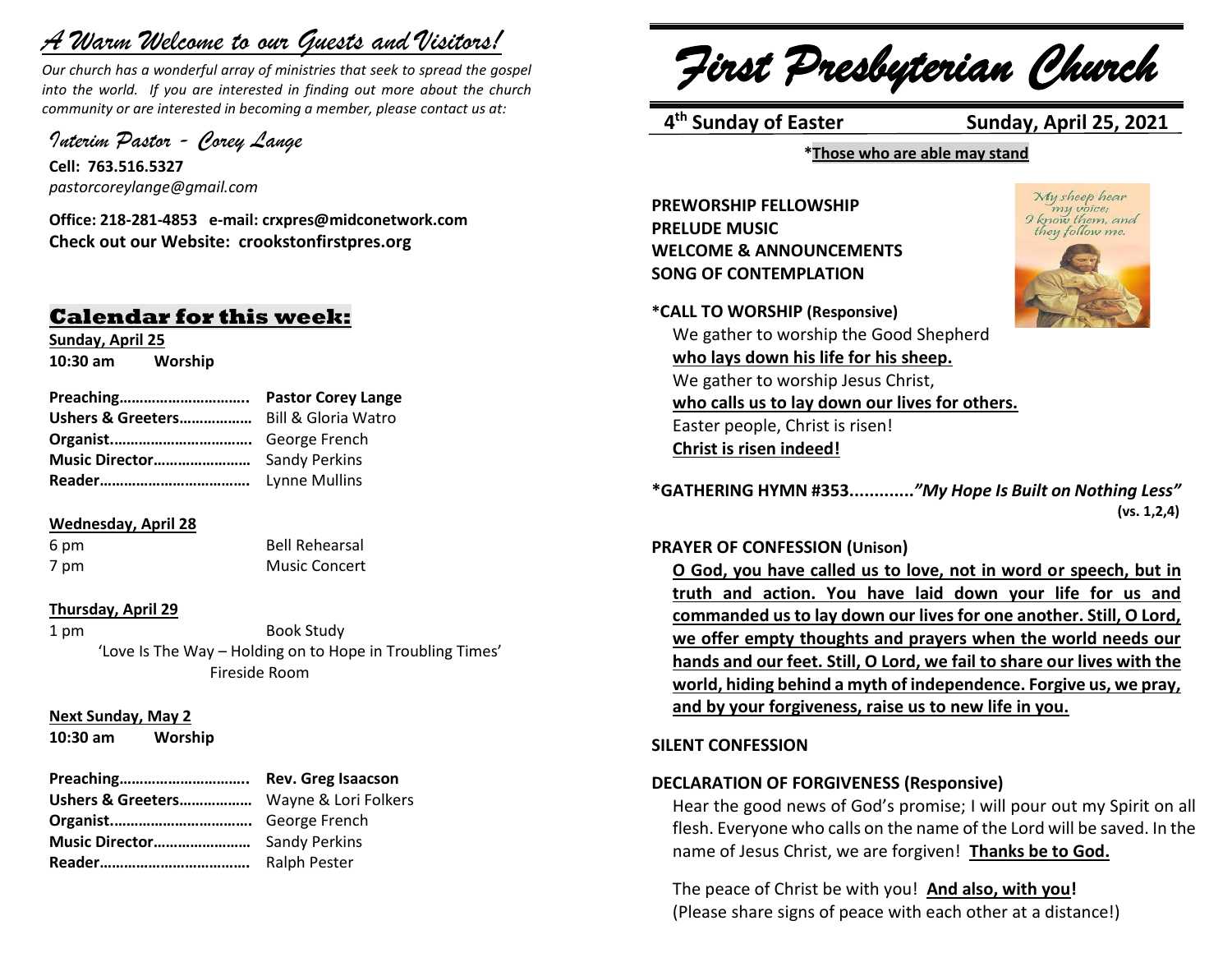**\*RESPONSE HYMN #316** *..............."Where Charity and Love Prevail"*  **(vs. 1,3,4,5)**

# **PRAYER FOR ILLUMINATION (Responsive)**

Living God, with joy we celebrate the presence of your risen Word. Enliven our hearts by your Holy Spirit so that we may proclaim the good news of eternal and abundant life; through Jesus Christ our Lord. **Amen.**

## **SCRIPTURE**

*Leader: The Word of the Lord.* **People: Thanks be to God!**

**GOSPEL READING ................................................... John 10:11-18** *Leader: The word of the Lord.* **People: Praise to You, O Christ**

**SERMON Pastor Corey Lange** 

 $\frac{1}{2}$ 

# **SILENCE FOR REFLECTION**

**\*HYMN OF THE DAY #802***........."The King of Love My Shepherd Is"* **(vs. 1,4,6)**

# **PRAYERS OF THE PEOPLE**

L: Lord in your Mercy. *C: Hear our prayer*

**THE LORD'S PRAYER** *(forgive us our "sins")* 

# **\*BLESSING AND CHARGE (Responsive)**

Now go forth in Jesus' name, remembering his new commandment to love one another, just as he has loved us. **Amen.**

**\*CLOSING HYMN #80..........................."***You Shall Go Out with Joy"*

# **\*DISMISSAL (Responsive)**

Go in peace to love and serve the Lord. **Thanks be to God. Amen.**

# **\*POSTLUDE**



# **Spring Concert**

*Be sure to join us this coming Wednesday, April 28th , at 7 pm for an evening of music featuring the Bells of Praise and the UMC String Ensemble.*

*If you're unable to make it, it will be live-streamed on the church's website! www.crookstonfirstpres.org*



It's that time of year that we volunteer to help deliver Home Delivered Meals.

This year our week to do this is May 24 – 28.

The sign-up sheet is on the table next to the church office. Please take a moment and see when you'd be able to help out and get signed up to help! If you're unable to make it in to sign up feel free to call the church office and I can get your name on the volunteer sheet.

*\_\_\_\_\_\_\_\_\_\_\_\_\_\_\_\_\_\_\_\_\_\_\_\_\_\_\_\_\_\_\_\_\_\_\_\_\_\_\_\_\_\_\_\_\_\_\_\_\_\_\_\_\_\_\_\_\_\_\_\_\_\_\_\_\_\_\_*

# *Please continue to be in prayer for:*

Doris Davis' grandson's wife Brett Schultz Karen Mullins (Lynne's sister-in-law) Brent Blake and the Blake families JoAnn Westburg

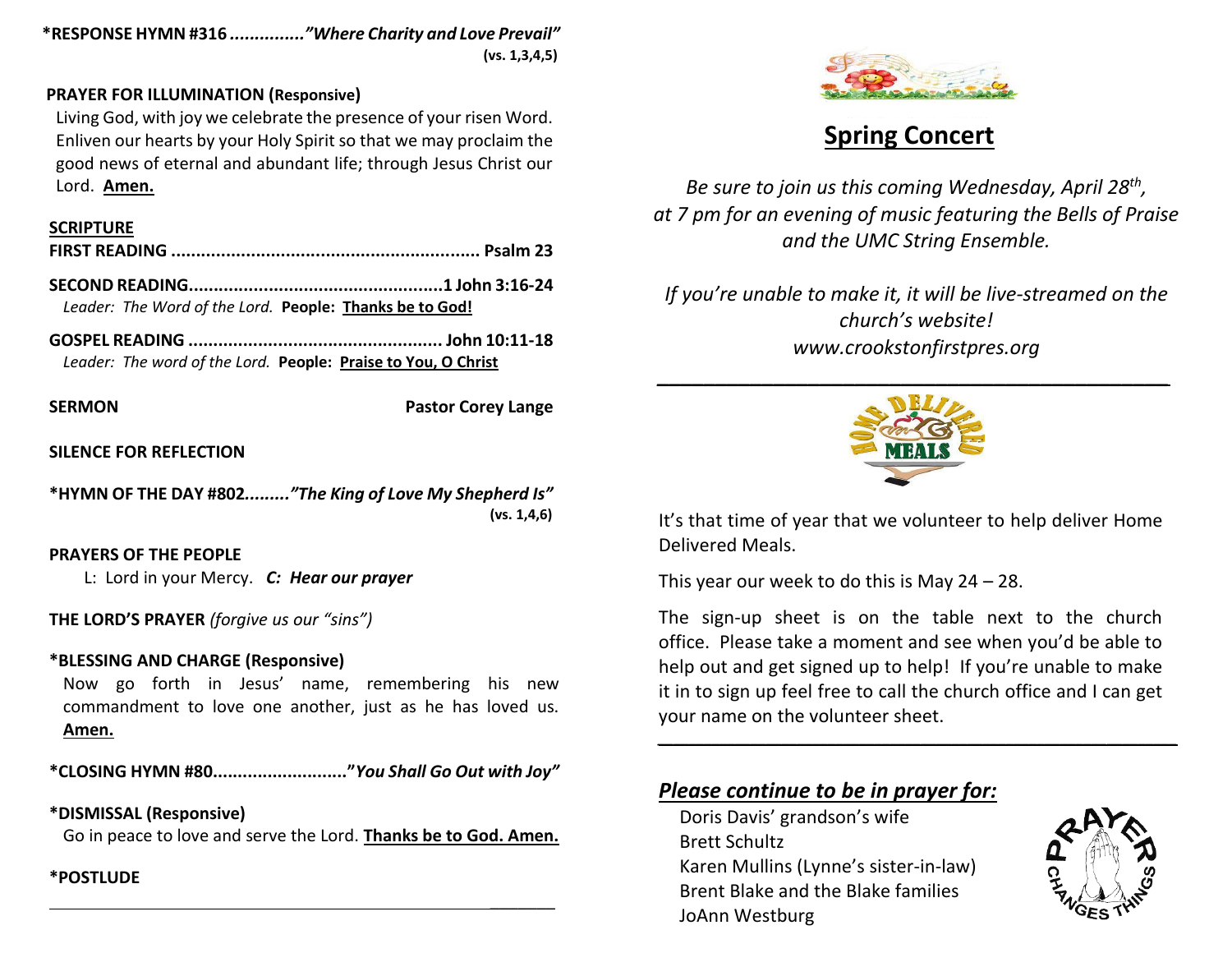## **MY HOPE IS BUILT ON NOTHING LESS**

My hope is built on nothing less than Jesus' blood and righteousness; I dare not trust the sweetest frame, But wholly lean on Jesus' name.

#### **refrain**

On Christ, the solid Rock, I stand; All other ground is sinking sand; All other ground is sinking sand.

When darkness seems to hide his face, I rest on his unchanging grace; In every high and stormy gale, My anchor holds within the veil.

#### **refrain**

When he shall come with trumpet sound, O may I then in him be found, Dressed in his righteousness alone, Faultless to stand before the throne.

#### **refrain**

# **MY HOPE IS BUILT ON NOTHING LESS**

My hope is built on nothing less than Jesus' blood and righteousness; I dare not trust the sweetest frame, But wholly lean on Jesus' name.

### **refrain**

On Christ, the solid Rock, I stand; All other ground is sinking sand; All other ground is sinking sand.

When darkness seems to hide his face, I rest on his unchanging grace; In every high and stormy gale, My anchor holds within the veil.

#### **refrain**

When he shall come with trumpet sound, O may I then in him be found, Dressed in his righteousness alone, Faultless to stand before the throne.

**refrain**